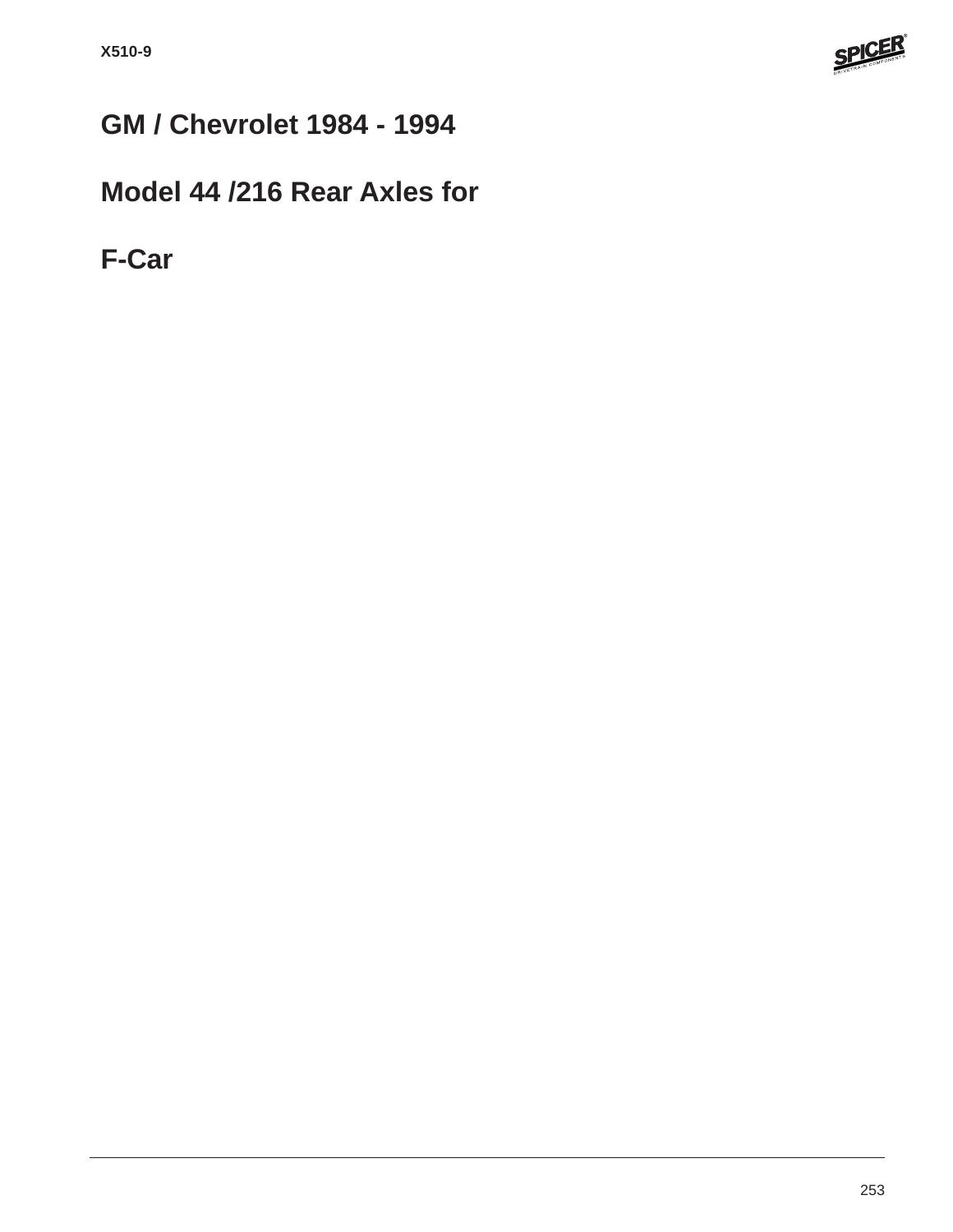

#### **Exploded View GM / Chevrolet 44 /216 Rear Axles for F-Car**

**X510-9**

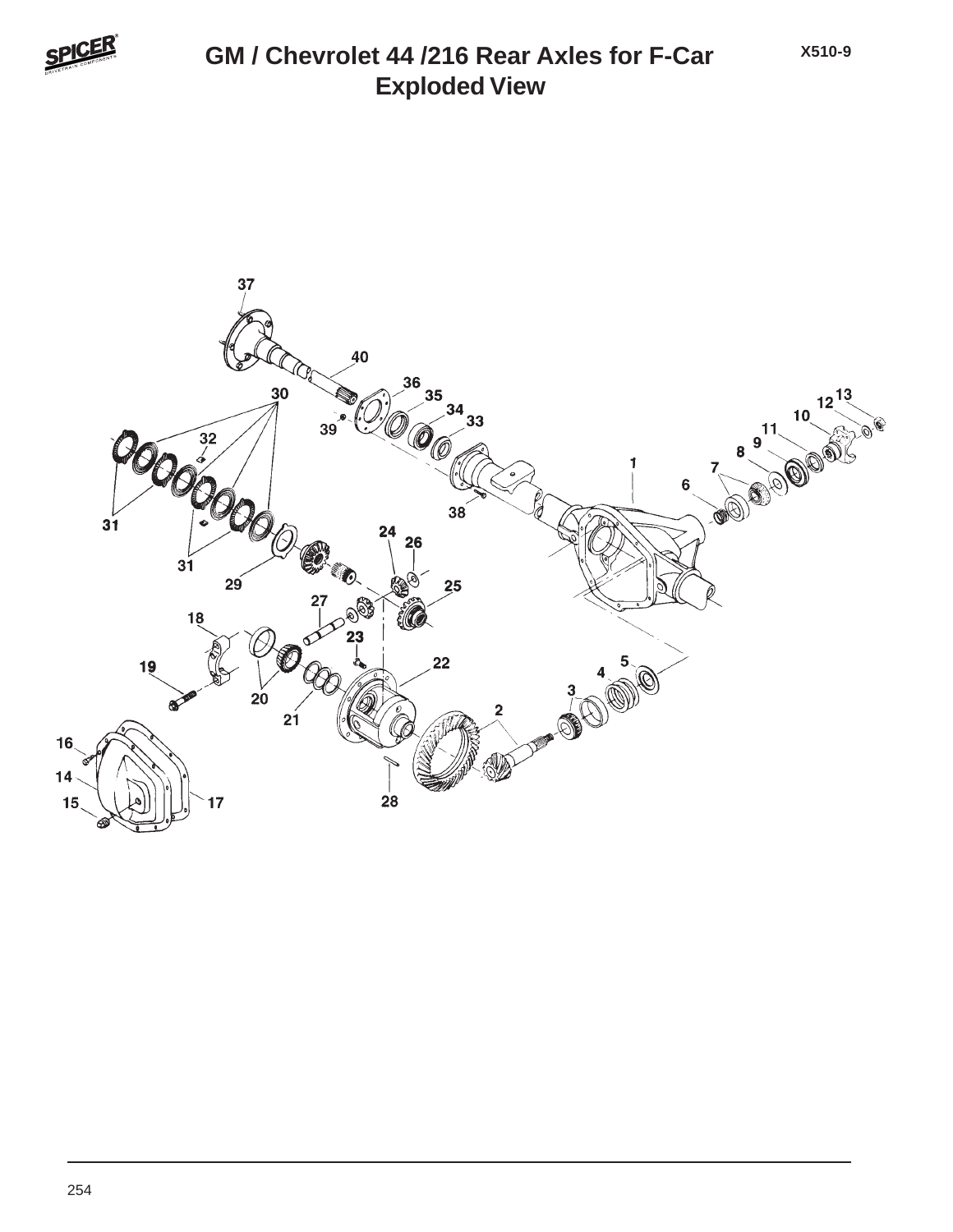#### **Parts Listing GM / Chevrolet 44 /216 Rear Axles for F-Car**



| <b>ITEM</b><br>NO. | <b>PART</b><br><b>NUMBER</b> | <b>DESCRIPTION</b>               | <b>ITEM</b><br>NO. | <b>PART</b><br><b>NUMBER</b> | <b>DESCRIPTION</b>                        |
|--------------------|------------------------------|----------------------------------|--------------------|------------------------------|-------------------------------------------|
| 1                  | $-^{(3)}$                    | Housing - Axle Service           | 19                 | 48632-1                      | Bolt - Differential Bearing Cap           |
| 2                  | $-$ (1)                      | Drive Pinion & Gear Assembly     | 20                 | 706032X                      | KIT - Differential Bearing                |
| 3                  | 706031X                      | KIT - Inner Pinion Bearing       | 21                 | 701005X                      | PKG - Diff & Pinion Bearing Shim          |
| 4                  |                              | Inner Pinion Bearing Shims       | 22                 | $-$ (4)                      | Case - Differential (t/l)                 |
|                    |                              | (see shim packages)              | 23                 | 41221                        | Bolt - Drive Gear (qty 10)                |
| 5                  |                              | Baffle - Pinion Bearing          | 24                 | 41193                        | Pinion - Differential (t/l)               |
| 6                  |                              | Outer Pinion Bearing Shims       | 25                 | 46618                        | Gear - Differential (t/l)                 |
|                    |                              | (see shim packages)              | 26                 | 13338-3                      | Thrustwasher - Diff Pinion (t/l)          |
|                    | 701067X                      | PKG - Diff & Pinion Bearing Shim | 27                 | 39194                        | Shaft - Differential                      |
|                    |                              | (inc items 4, 6, 21)             | 28                 | 13449                        | Lock - Differential Shaft                 |
|                    | 701066X                      | PKG - Pinion Bearing Shim        |                    | 706352X                      | $KIT$ – Differential Plate & Disc $(t/I)$ |
|                    |                              | (inc items $4, 6$ )              |                    |                              | (inc items 29, 30, 31, 32)                |
| 7                  | 706030X                      | KIT - Outer Pinion Bearing       | 29                 | $-$ (4)                      | Plate - Differential Dished               |
| 8                  | 41012                        | Slinger - Outer Pinion Bearing   | 30                 | $-$ (4)                      | Disc - Differential                       |
| 9                  | $-$ (2)                      | Seal - Pinion Oil                | 31                 | $-$ (4)                      | Plate - Differential                      |
| 10                 | $-$ (2)                      | End Yoke Assembly (inc 11)       | 32                 | 40835                        | Clip - Differential Clutch Retainer       |
| 11                 | 41498                        | Slinger - End Yoke               |                    | 706989X                      | KIT - Unit Bearing and Seal               |
| 12                 | 30186                        | Washer - Pinion Nut              |                    |                              | (inc items 33, 34, 35, 36)                |
| 13                 | 30185                        | Pinion Nut                       | 33                 | 36121                        | Retainer Ring - Wheel Bearing             |
|                    | 707109X                      | KIT - Carrier Cover              | 34                 | 565909                       | Wheel Bearing Assembly                    |
|                    |                              | (inc items 14, 15, 16)           | 35                 | 35938                        | Seal - Outboard Shaft                     |
| 14                 | 42960-2                      | <b>Carrier Cover</b>             | 36                 | 41181                        | Oil Seal Retainer                         |
| 15                 | 43180                        | Plug - Carrier Cover             | 37                 | 40544                        | Wheel Bolt                                |
| 16                 | 34279                        | Bolt - Carrier Cover             | 38                 | $-^{(3)}$                    | Bolt - Brake Mounting                     |
| 17                 | 38615                        | <b>RTV Silicone Sealant</b>      | 39                 | $-^{(3)}$                    | Nut - Brake Mounting                      |
| 18                 | $-^{(3)}$                    | Differential Bearing Cap         | 40                 | $-$ (1)                      | Shaft - Axle Flange Drive                 |
|                    |                              |                                  |                    |                              |                                           |

(1) See "Bill of Material Table" on next page

(2) See "Variable Parts Table" below

(3) Contact Vehicle Manufacturer

(4) Not Sold Separately

### **Variable Parts Listing**

| Kits & Parts - Use With All Applications      |                          |                              |           |  |  |  |  |
|-----------------------------------------------|--------------------------|------------------------------|-----------|--|--|--|--|
| Description & Item Number (Refer to           | <b>Bills of Material</b> |                              |           |  |  |  |  |
| "Exploded View" at the front of this section) | 605218                   | 605558                       |           |  |  |  |  |
| Seal - Pinion Oil                             | 9                        | 39118                        | 41455     |  |  |  |  |
| End Yoke Assembly (inc 11)                    | 10                       | $ 2 - 4 - 3581 - 1X^{(10)} $ | 2-4-8091X |  |  |  |  |
|                                               |                          |                              |           |  |  |  |  |

(10) Bearing strap kit used with end yoke.